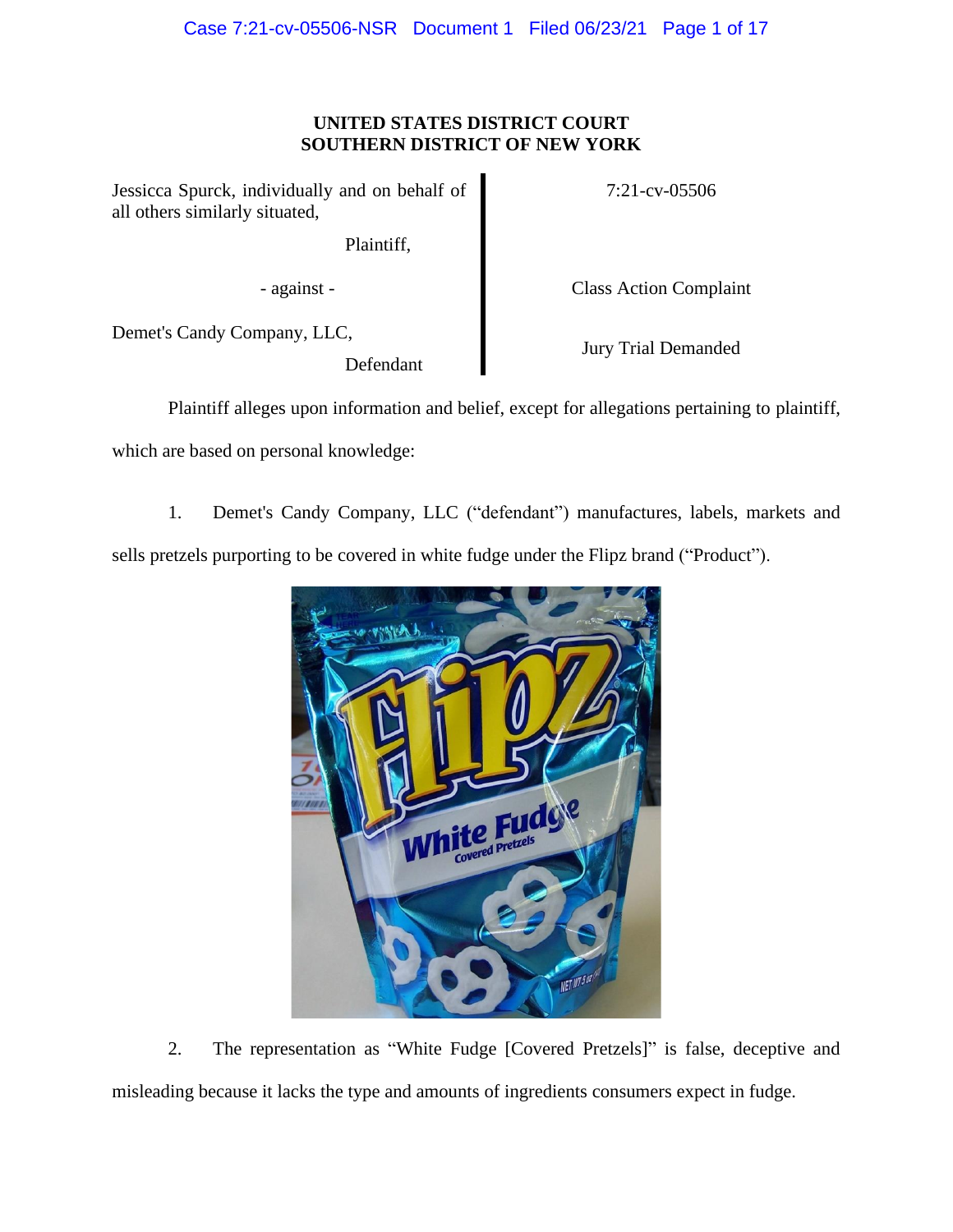# **I. DEFINITIONS OF FUDGE**

3. Fudge "is a type of sugar candy that is made by mixing sugar, butter and milk."<sup>1</sup>

4. Though fudge can have almost any flavor, milk fat – typically in the form of butter – is the central component.

5. An 1893 recipe for fudge called for "Four cups granulated sugar; one cup cream; one cup water; one-half cake chocolate; one-half Cup butter."<sup>2</sup>

6. In 1896, The Los Angeles Times published the original fudge recipe by the Vassar students credited with first making fudge: "Two cups of sugar, one cup of milk, a piece of butter one-half the size of an egg" and added flavoring.<sup>3</sup>

7. A 1902 fudge recipe from Mrs. Rorer's New Cook Book includes: 4

4 ounces of chocolate 2 cups of sugar 1 teaspoonful of vanilla 1/2 cup of milk 1 rounding tablespoonful of butter

8. The role and expectation of milk fat in fudge is not an antiquated or anachronistic concept, which disappeared with the advent of industrial food production.

9. Molly Mills, one of the leading authorities on fudge, recently described it as made "most commonly from butter, milk, sugar, and chocolate."<sup>5</sup>

10. The Oxford Companion to Sugar and Sweets notes that:

<sup>1</sup> Wikipedia contributors. ["Fudge.](https://en.wikipedia.org/wiki/Fudge)" *Wikipedia, The Free Encyclopedia*. Wikipedia, The Free Encyclopedia, 5 Jan. 2021. Web. 8 Jan. 2021.

<sup>2</sup> Mrs. J. Montgomery Smith, of Wisconsin, Alternate Lady Manager.

<sup>3</sup> Los Angeles Times, "'Fudges' Are Vassar Chocolates," May 11, 1896, p.2.

<sup>4</sup> Sarah Tyson Rorer [Arnold and Company: Philadelphia] 1902, p. 629.

<sup>5</sup> Molly Mills, Come Get Your Fudge: 40 Tasty and Creative Fudge Recipes for Everyone, Amazon Digital Services LLC, June 11, 2019.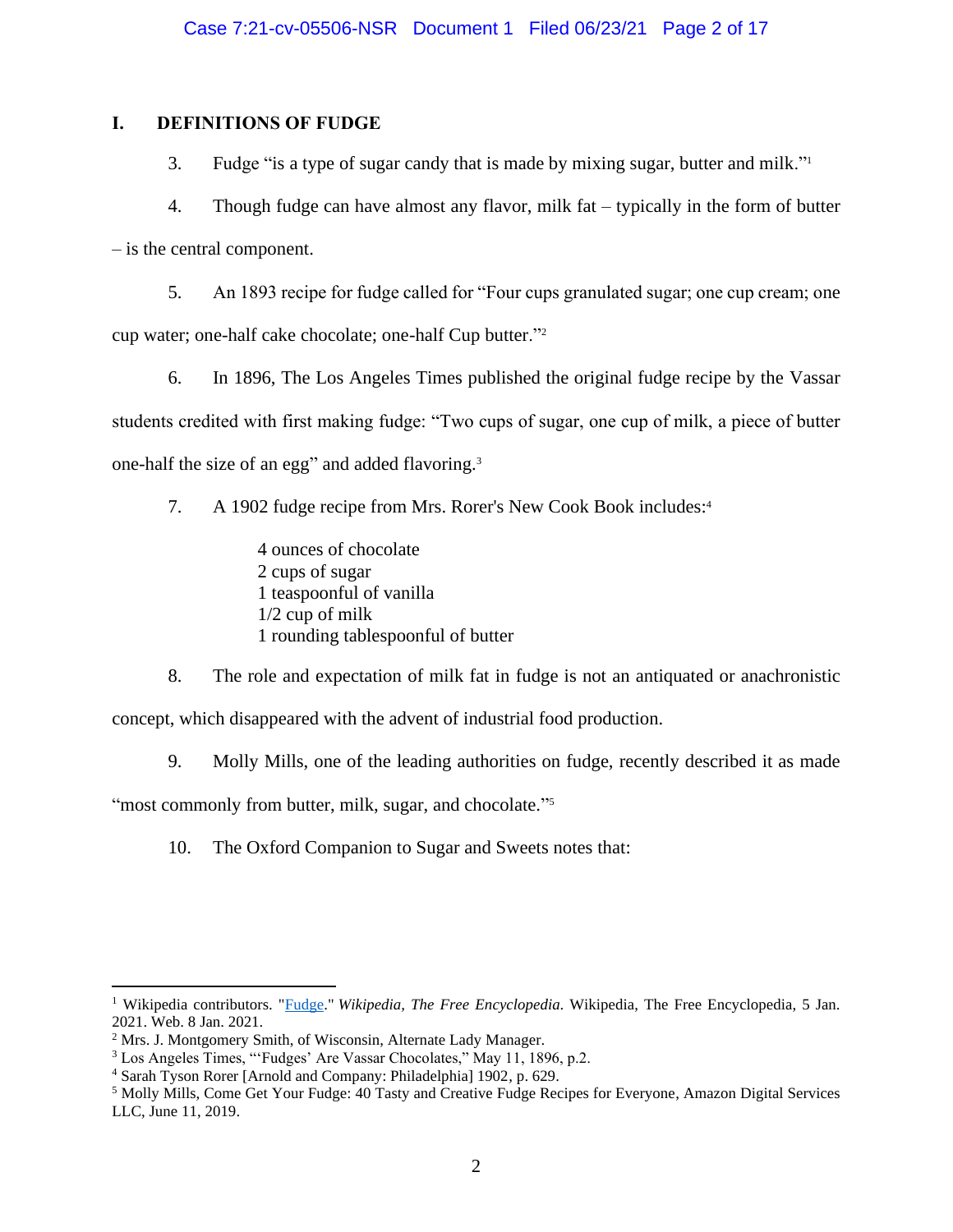Traditionally, fudge is made by gently boiling granulated sugar and milk to the softball stage (234 $\degree$  to 240 $\degree$ F/ 112 $\degree$  to 115 $\degree$ C); adding butter; cooling the mixture somewhat ( $120^{\circ}F/49^{\circ}C$ ); then beating until thick, creamy, and less glossy.<sup>6</sup>

11. In the encyclopedic work, An A-Z of Food and Drink, the author describes fudge as

"a sort of soft, somewhat toffee-like sweet made by boiling together sugar, butter, and milk."<sup>7</sup>

12. Dictionaries confirm the definitions held by confectionery experts.

13. Google Dictionary – based on its leading search engine that discovers the most relevant and accurate information – defines fudge as "a soft candy made from sugar, butter, and milk or cream." 8

14. The Cambridge Dictionary defines fudge as "a soft sweet made from sugar, butter, and milk."<sup>9</sup>

15. Collins Dictionary defines fudge as "a soft brown candy that is made from butter, cream, and sugar." 10

16. Dictionary.com defines fudge as "a soft candy made of sugar, butter, milk, chocolate, and sometimes nuts." 11

17. Macmillan Dictionary defines fudge as a "soft brown sweet food made from sugar, butter, and milk or cream."<sup>12</sup>

18. A leading treatise on confectionary science and technology offers a model commercial formulation for fudge which includes between eight and sixteen percent butter and between twelve and twenty percent sweetened condensed milk.

<sup>6</sup> Goldstein, Darra, and Sidney Mintz. The Oxford companion to sugar and sweets. Oxford University Press, 2015.

<sup>7</sup> John Ayto, An A-Z of Food and Drink, Oxford University Press, 2002, p. 133.

<sup>8</sup> [Fudge definition](https://www.google.com/search?q=fudge+definition&rlz=1C1GCEA_enUS893US893&oq=fudge+defi&aqs=chrome.0.0i457j69i57j0j0i22i30j0i22i30i395l6.1835j1j9&sourceid=chrome&ie=UTF-8) – Google search.

<sup>&</sup>lt;sup>9</sup> Cambridge Dictionary, [fudge.](https://dictionary.cambridge.org/us/dictionary/english/fudge)

<sup>10</sup> Collins Dictionary, [fudge.](https://www.collinsdictionary.com/us/dictionary/english/fudge)

<sup>&</sup>lt;sup>11</sup> Dictionary.com, <u>fudge</u>.

<sup>12</sup> Macmillan Dictionary[, fudge.](https://www.macmillandictionaryblog.com/fudge)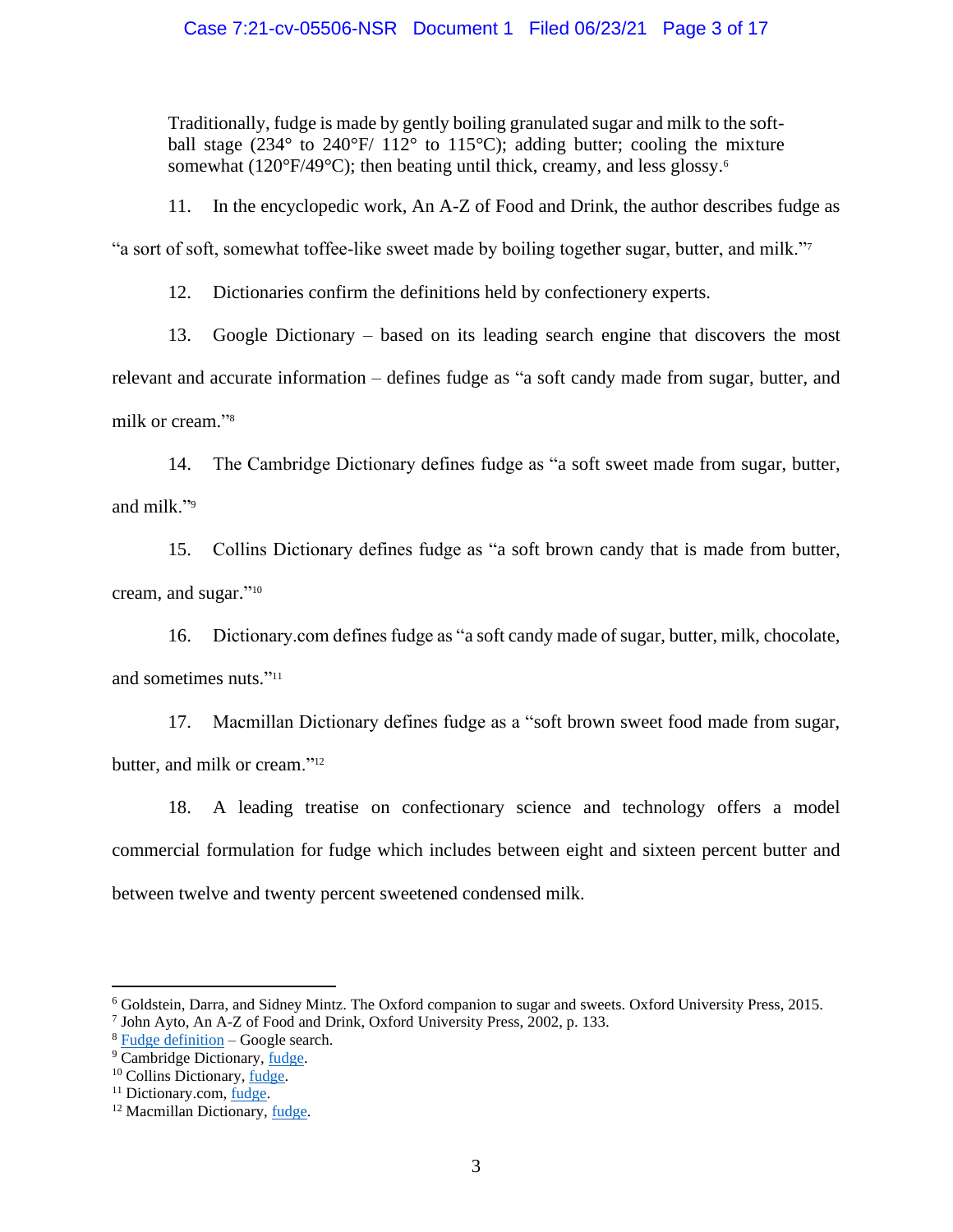#### 10.2 Formulations and Ingredients

|                                       | Commercial caramel<br>(ungrained) | Caramelized<br>sugar caramel | Fudge       | English toffee<br>(American) |
|---------------------------------------|-----------------------------------|------------------------------|-------------|------------------------------|
| Water                                 | $15 - 25$                         | $\Omega$                     | $10 - 15$   | $8 - 10$                     |
| <b>Sucrose</b>                        | $10 - 20$                         | $55 - 65$                    | $30 - 50$   | $45 - 55$                    |
| Glucose syrup (42 DE)                 | 36 46                             | $0 - 5$                      | $10 - 20$   | $\Omega$                     |
| Sweetened condensed milk <sup>a</sup> | $20 - 40$                         | $\Omega$                     | $12 - 20$   | $\Omega$                     |
| Cream                                 | $\Omega$                          | $25 - 35$                    | $\Omega$    | $\Omega$                     |
| Butter <sup>b</sup> (fat)             | $5 - 15$                          | $6 - 12$                     | $8 - 16$    | $40 - 50$                    |
| Fondant                               | $\Omega$                          | $\Omega$                     | $3 - 5$     | $\Omega$                     |
| Chocolate liquor/cocoa powder         | $\Omega$                          | $\Omega$                     | $0 - 10$    | $\Omega$                     |
| Salt                                  | $0.2 - 0.5$                       | $0.2 - 0.5$                  | $0.2 - 0.5$ | $0.3 - 0.6$                  |
| Vanilla                               | $0.1 - 0.3$                       | $0.1 - 0.3$                  | $0.1 - 0.3$ | $0.1 - 0.3$                  |
| Lecithin                              | $0 - 0.4$                         | $0 - 0.4$                    | $0 - 0.4$   | $0.25 - 0.45$                |
| Nuts (unroasted)                      | $\Omega$                          | $\Omega$                     | $0 - 12$    | $6 - 12$                     |

 $\frac{1}{2}$ coromal fudos and toffe  $\mathbf{r}$  and  $\mathbf{r}$  and  $\mathbf{r}$ **Table** 

<sup>a</sup>Other dairy ingredients might include evaporated milk or dried milk powder <sup>b</sup>Salted butter needed for toffee

### **II. FAT INGREDIENTS ARE ESSENTIAL TO FUDGE**

19. The quality of fudge depends on the amount and type of fat-contributing ingredients. 13

20. The small droplets of fat are dispersed throughout the candy mass, providing lubricity and impart desirable flavor release.

21. If the fat content of fudge is too high, it can lead to oil separation and a greasy

### texture.<sup>14</sup>

22. The fat ingredients are typically from dairy or vegetable oils.

23. The dairy ingredients are based on milk fat, mainly added through butter, which is

80% milkfat.

24. Other dairy ingredients like milk and milk derivatives may be added as well.

25. Vegetable oil ingredients include palm kernel and palm oil, which are solid at room temperature.

<sup>&</sup>lt;sup>13</sup> International Dairy Federation, Bulletin, 1982.

<sup>&</sup>lt;sup>14</sup> Hartel R.W., von Elbe J.H., Hofberger R. (2018) Caramel, Fudge and Toffee. In: Confectionery Science and Technology. Springer, Cham. https://doi.org/10.1007/978-3-319-61742-8\_10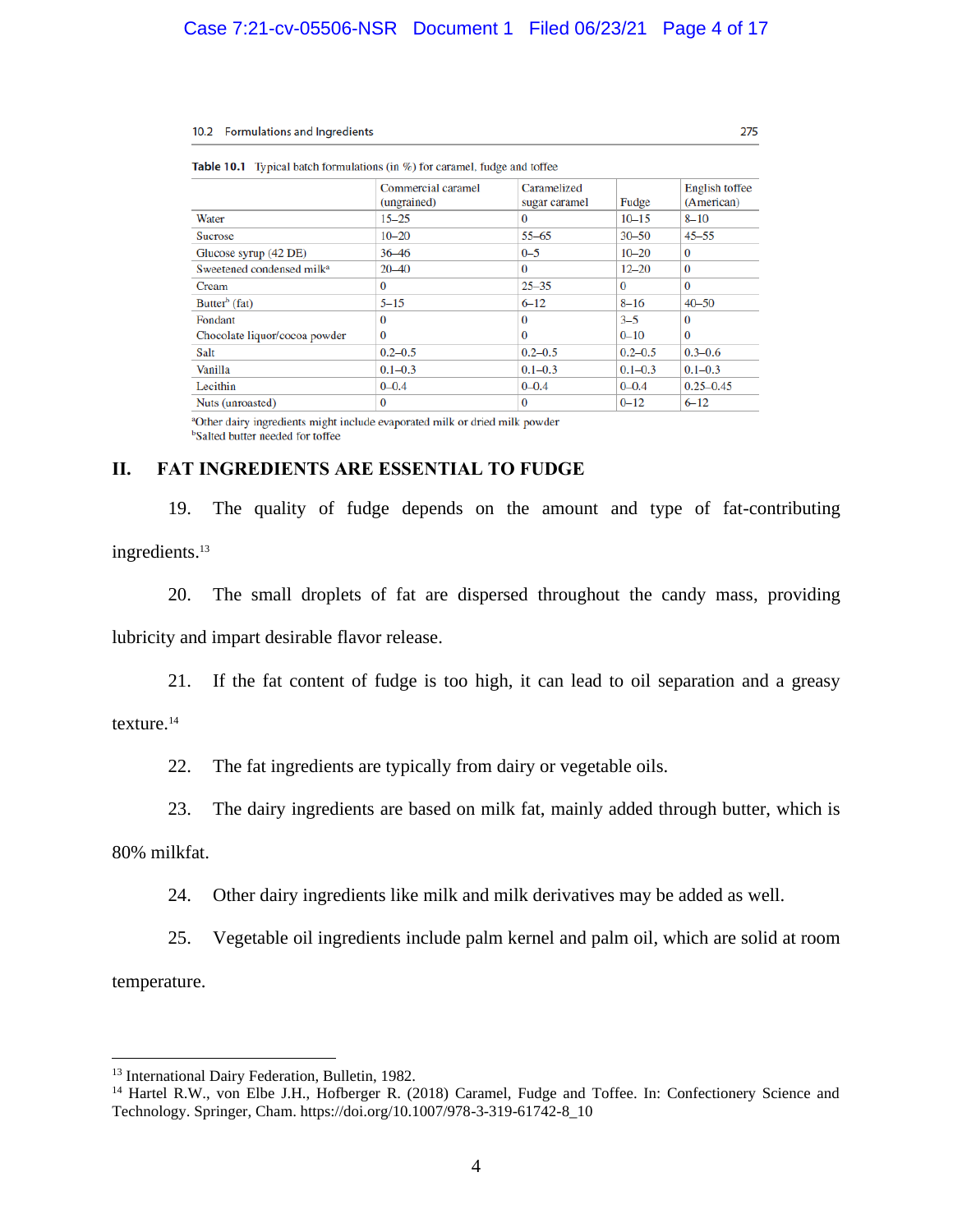#### Case 7:21-cv-05506-NSR Document 1 Filed 06/23/21 Page 5 of 17

26. These ingredients are referred to as "hard [vegetable] fats" or vegetable fats.

### **III. EFFECT OF DIFFERENT FAT INGREDIENTS**

27. Milk fat melts at about mouth temperature (35  $\degree$ C/95  $\degree$ F) and has a moderate solid fat content at room temperature.

28. The melt temperature ensures that milk fat melts in the mouth and does not contribute to a waxy sensation.

29. When butter is when heated in a sugar matrix, the result is cooked butter flavors that enhance the creamy taste of fudge by releasing volatile compounds like ketones and aldehydes, and its texture of fudge, and, which contribute to desirable aromas and taste.

30. Dairy ingredients impart a creamy, rich taste to fudge, because milk fat contain hundreds of lactones, aroma compounds which contribute to its taste.

31. Alternatives to milk fat – such as vegetable oils – do not melt at mouth temperature and leave a waxy mouthfeel.

32. Vegetable fats do not contribute to the flavor of fudge, because they are theoretically "refined, bleached and deodorized."

33. However, these ingredients are subject to reversion where they can contribute offodors to foods.

34. One popular recipe website echoes these sentiments, advising, "When making fudge, be sure to use good quality butter and do not substitute margarine (vegetable oils)," since they contain more water and can prevent the fudge from setting up properly.<sup>15</sup>

35. Another site cautions, "Look for recipes that call for butter instead of margarine

<sup>&</sup>lt;sup>15</sup> Use Real [Butter For Making Best Fudge,](https://www.recipetips.com/quick-tips-ideas/use-real-butter-for-making-best-fudge.asp) RecipeTips.com.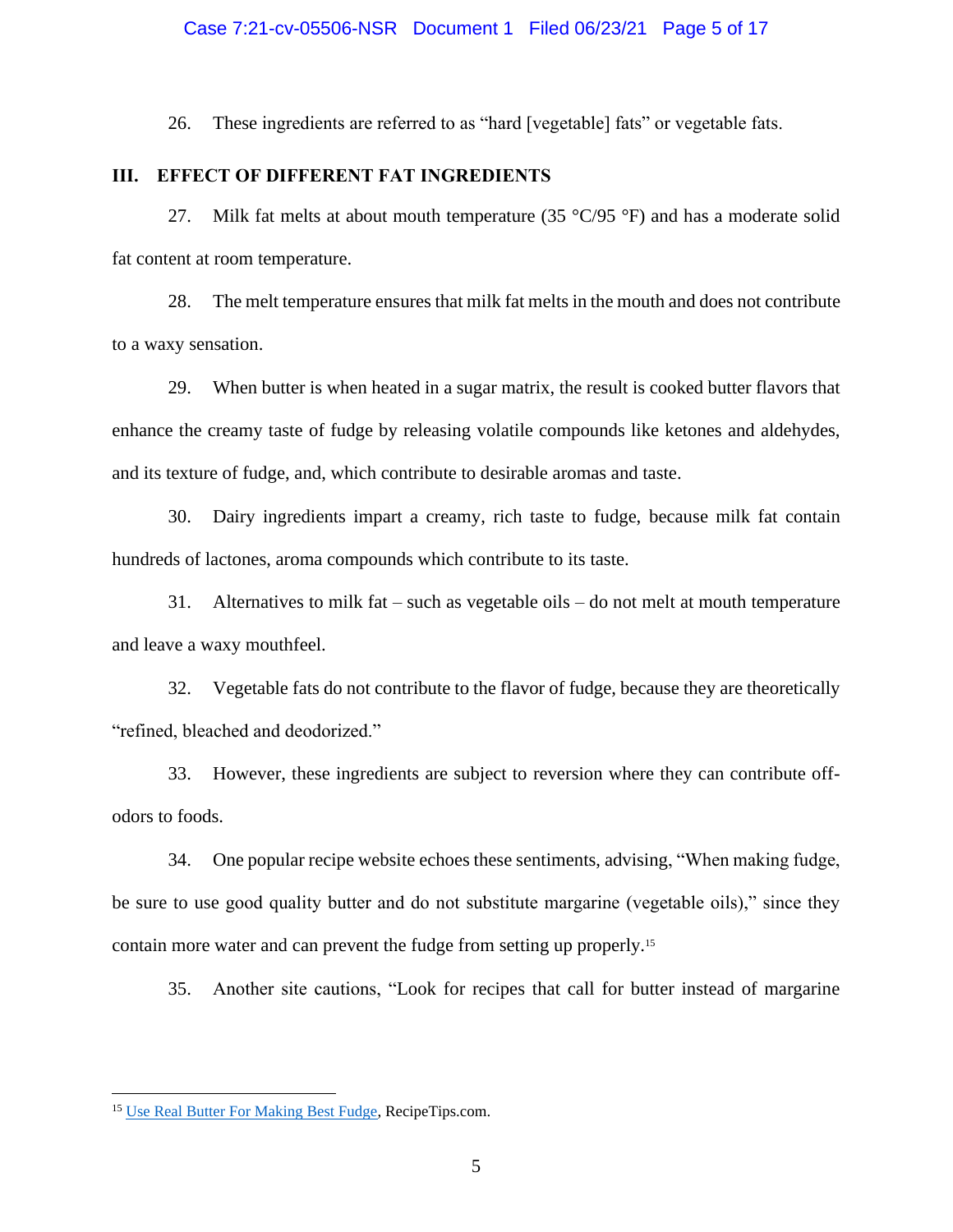(vegetable oils)." 16

36. One chef recommends to "Never use margarine (vegetable oils) instead of butter [in

fudge], because your fudge won't taste as good and will have a shorter shelf life."<sup>17</sup>

37. Vegetable fats are often balanced with milk fat in fudge "to reduce costs."

# **IV. FUDGE LACKS AMOUNT AND TYPE OF DAIRY INGREDIENTS**

38. When consumers observe the representation "[White] Fudge," they will expect it

contains ingredients which are essential to fudge.

39. However, the Product lacks the type and amount of dairy and milk fat ingredients essential to fudge –  $viz$ , butter – and substitutes vegetable oils.

> **INGREDIENTS: SUGAR, ENRICHED FLOUR (WHEAT FLOUR, NIACIN, REDUCED IRON,** THIAMINE MONONITRATE (VITAMIN B1), RIBOFLAVIN (VITAMIN B2), FOLICACID), VEGETABLE OIL (PALM KERNEL OIL AND HYDROGENATED PALM OIL), MILK, SKIM MILK<br>POWDER, SOY LECTHIN (EMULSIFIER), CORN SYRJP, SALT, ARTIFICIAL FLAVOR, YEAS MALTED BARLEY FLOUR, LEAVENING (SODIJIM BICARBONATE).

**INGREDIENTS:** SUGAR, ENRICHED FLOUR (WHEAT FLOUR, NIACIN, REDUCED IRON, THIAMINE MONONITRATE [VITAMIN B1], RIBOFLAVIN [VITAMIN B2], FOLIC ACID), VEGETABLE OIL (PALM KERNEL OIL AND HYDROGENATED PALM OIL), MILK, SKIM MILK POWDER, SOY LECITHIN (EMULSIFIER), CORN SYRUP, SALT, ARTIFICIAL FLAVOR, YEAST, MALTED BARLEY FLOUR, LEAVENING (SODIUM BICARBONATE).

40. Since the ingredients for the food are listed together, i.e., the pretzel and coating are

not identified separately, it is necessary to identify the ingredients which correspond to each.

41. This task is made easier because the ingredient list previously identified the white

fudge component separately.

<sup>&</sup>lt;sup>16</sup> [Easy Fudge Making Tips,](https://thehappyhousewife.com/cooking/easy-fudge-making-tips/) The Happy Housewife.

<sup>&</sup>lt;sup>17</sup> Calico Ingredients 101, [Fudge Mix: Pre-measured ingredients,](https://www.calicocottage.com/make-kettle-fudge/fudge-nutrition-ingredients/only-the-best-whats-inside-our-fabulous-fudge) Calico Cottage.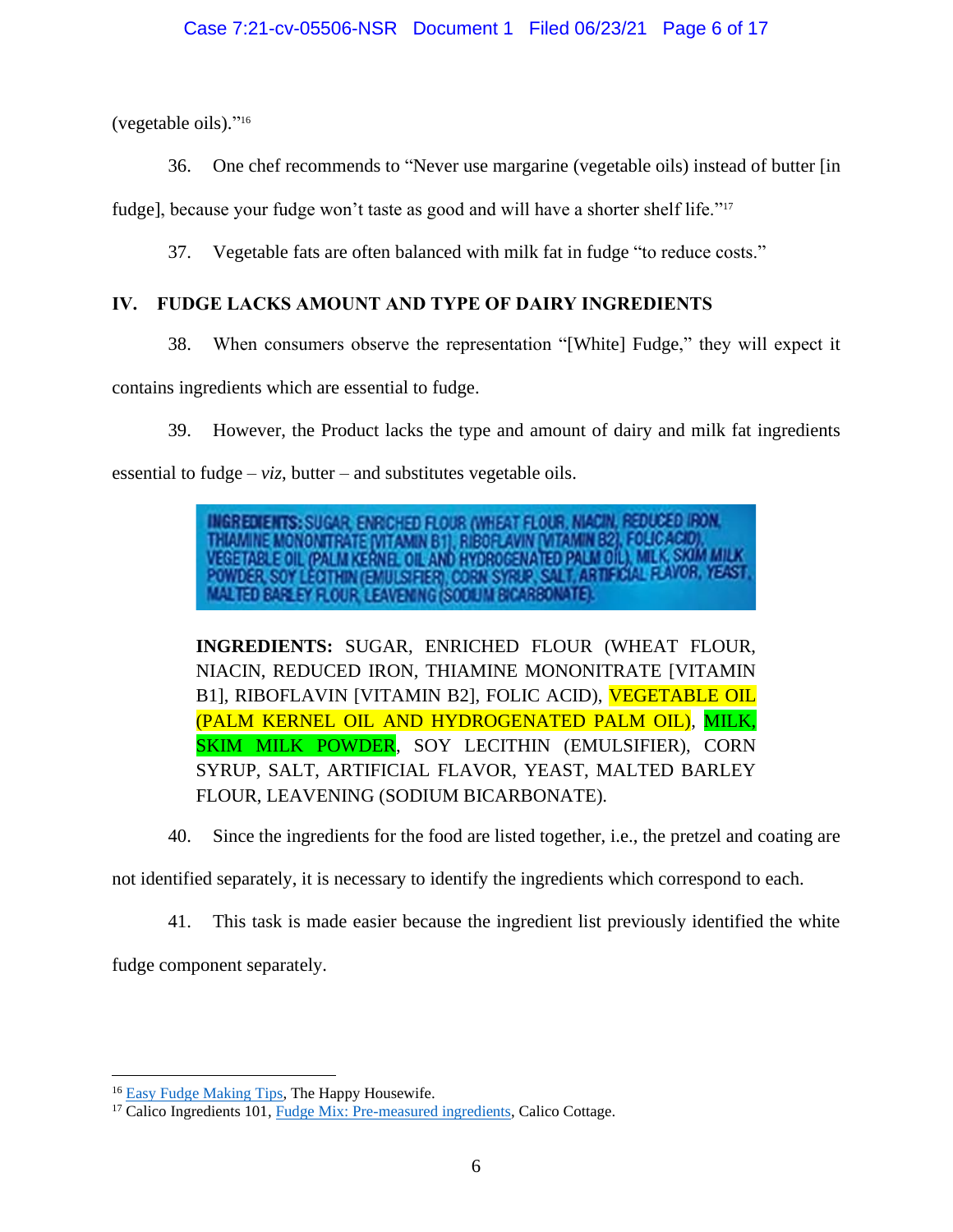**INGREDIENTS: WHITE FUDGE (SUGAR, PARTIALLY HYDROGENATED PALM KERNEL AND PALM OILS, MILK, NONFAT MILK, SOY LECITHIN, ARTIFICIAL FLAVOR), ENRICHED FLOUR (WHEAT FLOUR, NIACIN,** REDUCED IRON, THIAMINE MONONITRATE, RIBOFLAVIN, FOLIC ACID), CORN SYRUP, SOY LECITHIN, SALT, YEAST, BARLEY MALT (BARLEY, WHEAT FLOUR, DEXTROSE), SODIUM BICARBONATE.

**INGREDIENTS:** WHITE FUDGE (SUGAR, PARTIALLY HYDROGENATED PALM KERNEL AND PALM OILS, MILK, NONFAT MILK, SOY LECITHIN, ARTIFICIAL FLAVOR), ENRICHED FLOUR (WHEAT FLOUR, NIACIN, REDUCED IRON, THIAMINE MONONITRATE, RIBOFLAVIN, FOLIC ACID), CORN SYRUP, SOY LECITHIN, SALT, YEAST, BARLEY MALT (BARLEY, WHEAT FLOUR, DEXTROSE), SODIUM BICARBONATE.

42. By matching the ingredients in the prior version of the ingredient list for the combination white fudge component with the current ingredient list, the white fudge in the Product is presently comprised of the ingredients below, in order of predominance by weight:

> Sugar Vegetable Oil (Palm Kernel Oil And Hydrogenated Palm Oil) Milk Skim Milk Powder Soy Lecithin (Emulsifier) Artificial Flavor

43. However, the fat content in the Product's fudge is not balanced between vegetable fats and dairy ingredients.

44. First, the fudge contains more vegetable fat ingredients than dairy ingredients.

45. Vegetable oil is listed ahead of milk and skim milk powder on the ingredient list.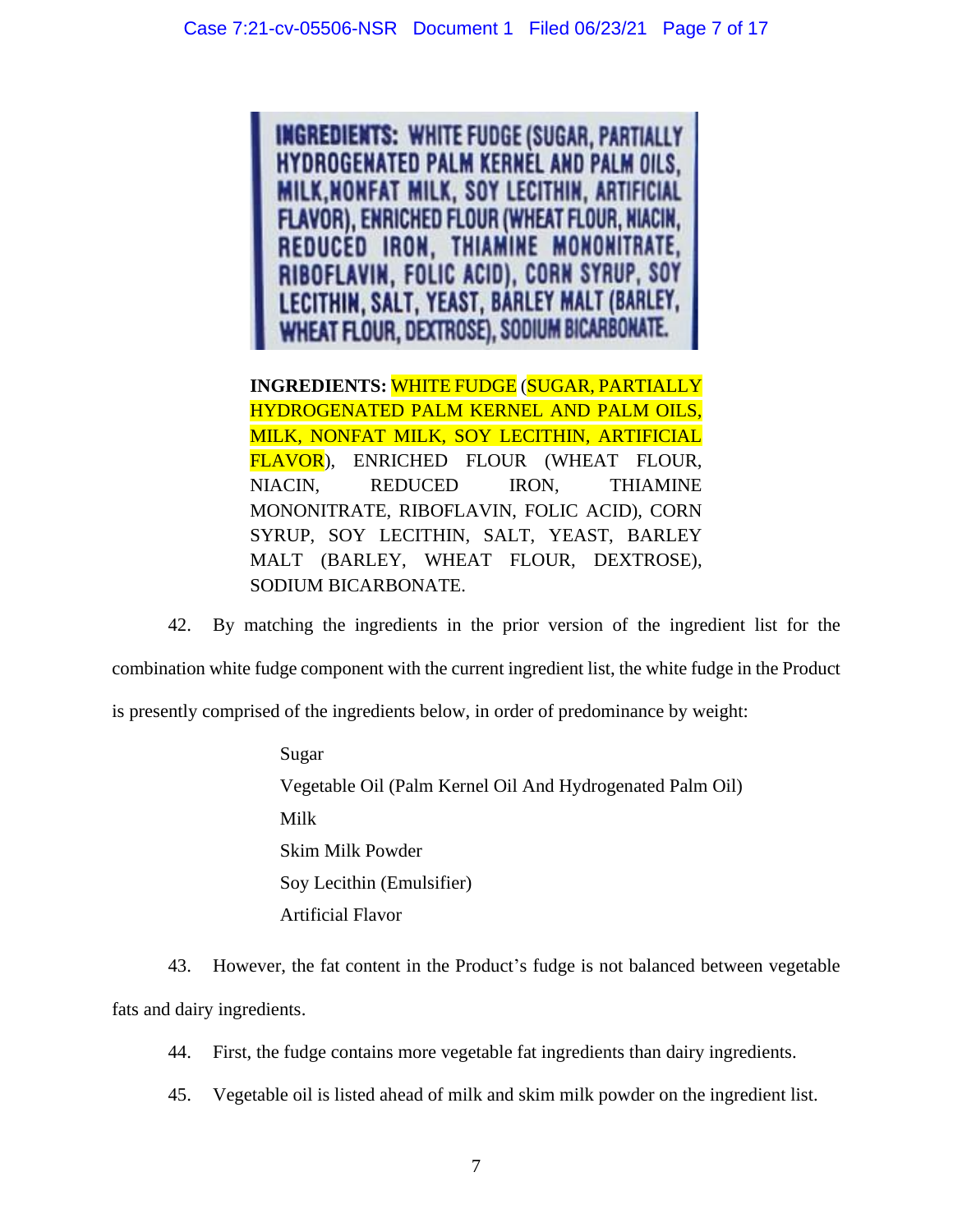### Case 7:21-cv-05506-NSR Document 1 Filed 06/23/21 Page 8 of 17

46. While the amount of milk and skim milk powder could exceed the quantity of vegetable oil, upon information and belief, and/or an examination of the Nutrition Facts below, the vegetable oil components are present in greater amounts than milk and skim milk powder.

| <b>Nutrition Facts</b><br>About 5 servings per container<br>Serving size 1 oz (28g/about 7pc) |                |
|-----------------------------------------------------------------------------------------------|----------------|
| <b>Amount per serving</b><br><b>Calories</b>                                                  | 140            |
|                                                                                               | % Daily Value* |
| <b>Total Fat 5g</b>                                                                           | 6%             |
| Saturated Fat 4.5q                                                                            | 23%            |
| <b>Trans Fat Og</b>                                                                           |                |
| <b>Cholesterol &lt;5mg</b>                                                                    | 1%             |
| <b>Sodium 90mg</b>                                                                            | 4%             |
| <b>Total Carbohydrate</b><br>21 <sub>g</sub>                                                  | 8%             |
| Dietary Fiber <1g                                                                             | 2%             |
| <b>Total Sugars 13g</b>                                                                       |                |
| Includes 12g Added Sugars                                                                     | 24%            |
| <b>Protein 2g</b>                                                                             |                |
|                                                                                               |                |

- 47. Milk contains approximately 12-13% solids and is 87-88% water.
- 48. This includes between 3.5-3.8% milk fat.
- 49. Skim milk powder is obtained by removing the water from skim milk.
- 50. The result is a food with between 0.6-1.25% fat, which is only 0.8 g per 100 g.
- 51. Based in part on an analysis of the Nutrition Facts, the fat content of the Product

comes almost exclusively from the vegetable oil ingredients.

# **V. SUBSTITUTION OF MILK FAT INGREDIENTS NOT EXPECTED IN PRODUCT REPRESENTED AS FUDGE**

52. Reasonable consumers are misled by the Product's representation as fudge because they expect this food to have a non-*de-minimis* amount of milkfat – typically from butter – instead of (hardened) vegetable oil fats.

53. The absence of milk fat ingredients and their substitution with vegetable oils means the resulting "fudge" provides less satiety, has a waxy and oily mouthfeel and leaves an aftertaste.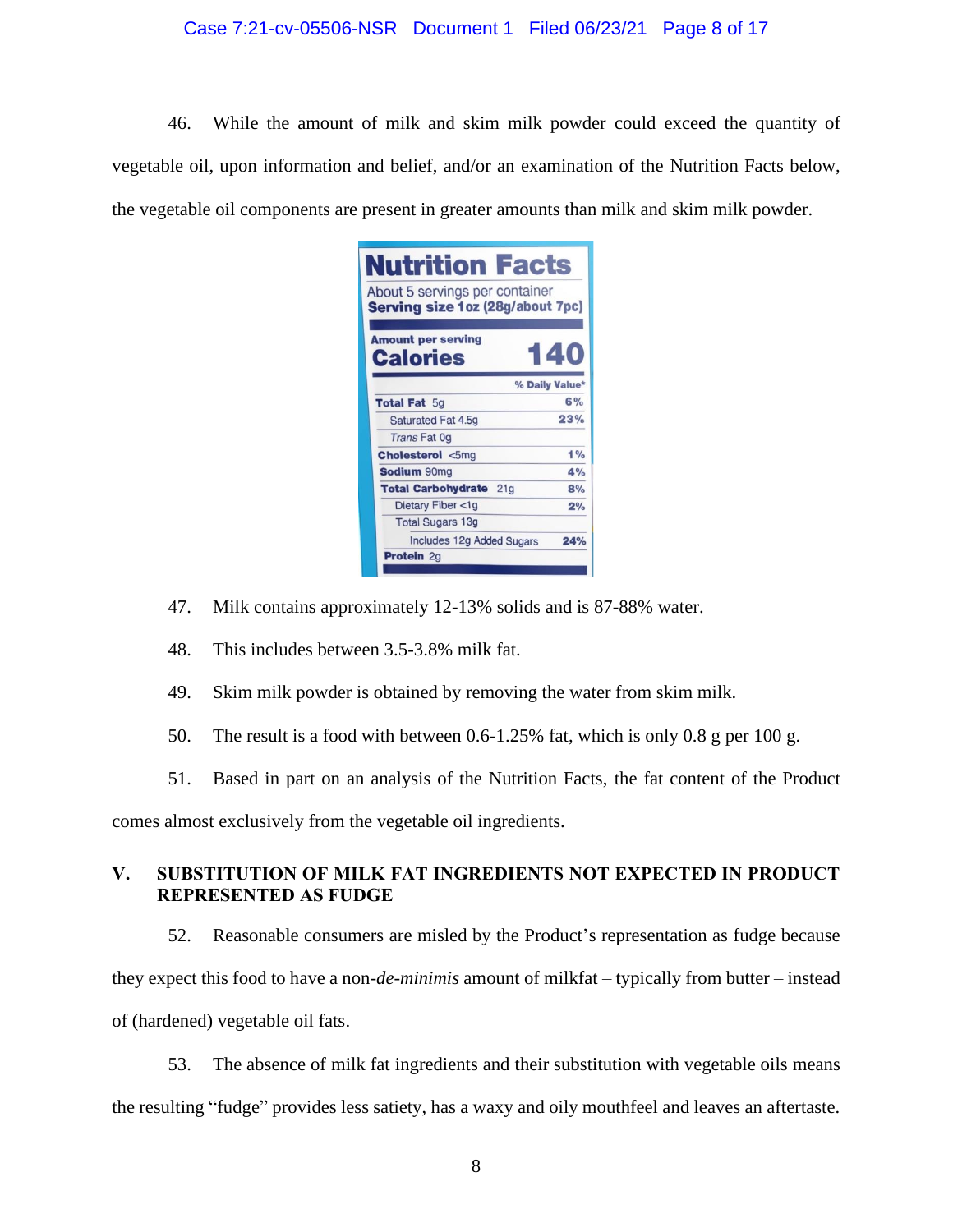## Case 7:21-cv-05506-NSR Document 1 Filed 06/23/21 Page 9 of 17

54. Consumption of vegetable oils is linked to numerous health problems, like increased chances of heart disease and increased cholesterol.

55. Consumption of milk fats, like butter, does not have the same negative effects on cholesterol.

56. Milk fat ingredients also contain the fat-soluble vitamins A, D, E, and K, which are absent from hardened vegetable fats.

# **VI. DEFENDANT SELLS SIMILAR PRODUCTS WHICH CONTAIN THE PROMISED INGREDIENTS**

57. Defendant sells other pretzels, including one covered in "Milk Chocolate."



58. The Milk Chocolate product contains milk chocolate ingredients.

### **VII. CONCLUSION**

59. Reasonable consumers must and do rely on a company to honestly identify and describe the components, attributes and features of the Product, relative to itself and other comparable products or alternatives.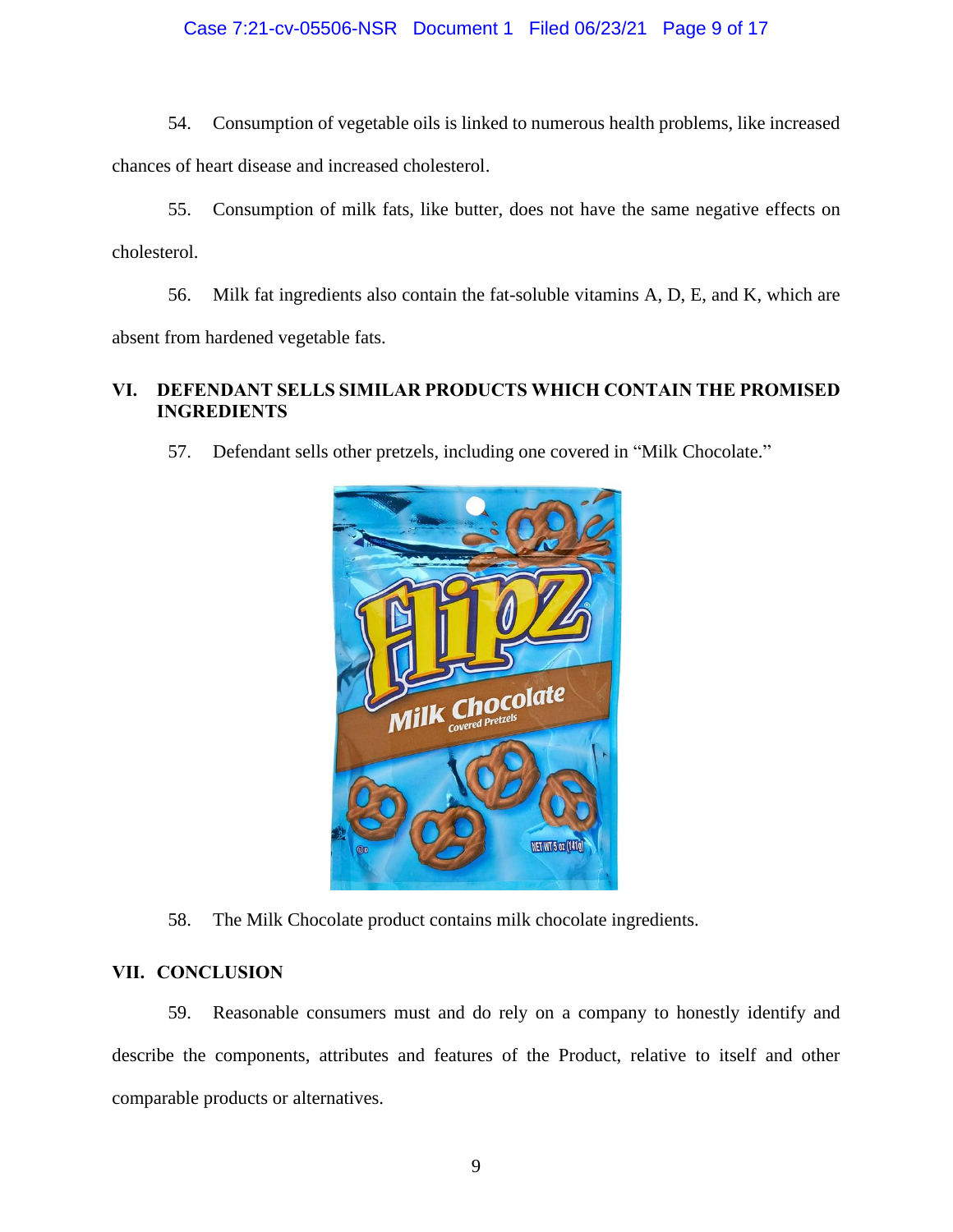#### Case 7:21-cv-05506-NSR Document 1 Filed 06/23/21 Page 10 of 17

60. The value of the Product that plaintiff purchased was materially less than its value as represented by defendant.

61. Defendant sold more of the Product and at higher prices than it would have in the absence of this misconduct, resulting in additional profits at the expense of consumers.

62. Had Plaintiff and proposed class members known the truth, they would not have bought the Product or would have paid less for it.

63. The Product is sold for a price premium compared to other similar products, \$2.99 for a 5 OZ bag, a higher price than it would otherwise be sold for, absent the misleading representations and omissions.

#### Jurisdiction and Venue

64. Jurisdiction is proper pursuant to Class Action Fairness Act of 2005 ("CAFA"). 28 U.S.C. § 1332(d)(2).

65. Upon information and belief, the aggregate amount in controversy exceeds \$5 million, including any statutory damages, exclusive of interest and costs.

66. Plaintiff Jessicca Spurck is a citizen of New York.

67. Defendant Demet's Candy Company, LLC is a Delaware corporation with a principal place of business in Stamford, Fairfield County, Connecticut and upon information and belief, at least one member of defendant is not a citizen of the same state as the plaintiff.

68. The parties are citizens of different states.

69. Venue is in this district because a substantial part of the events or omissions giving rise to the claim occurred here, Plaintiff's purchase and awareness that the representations were misleading.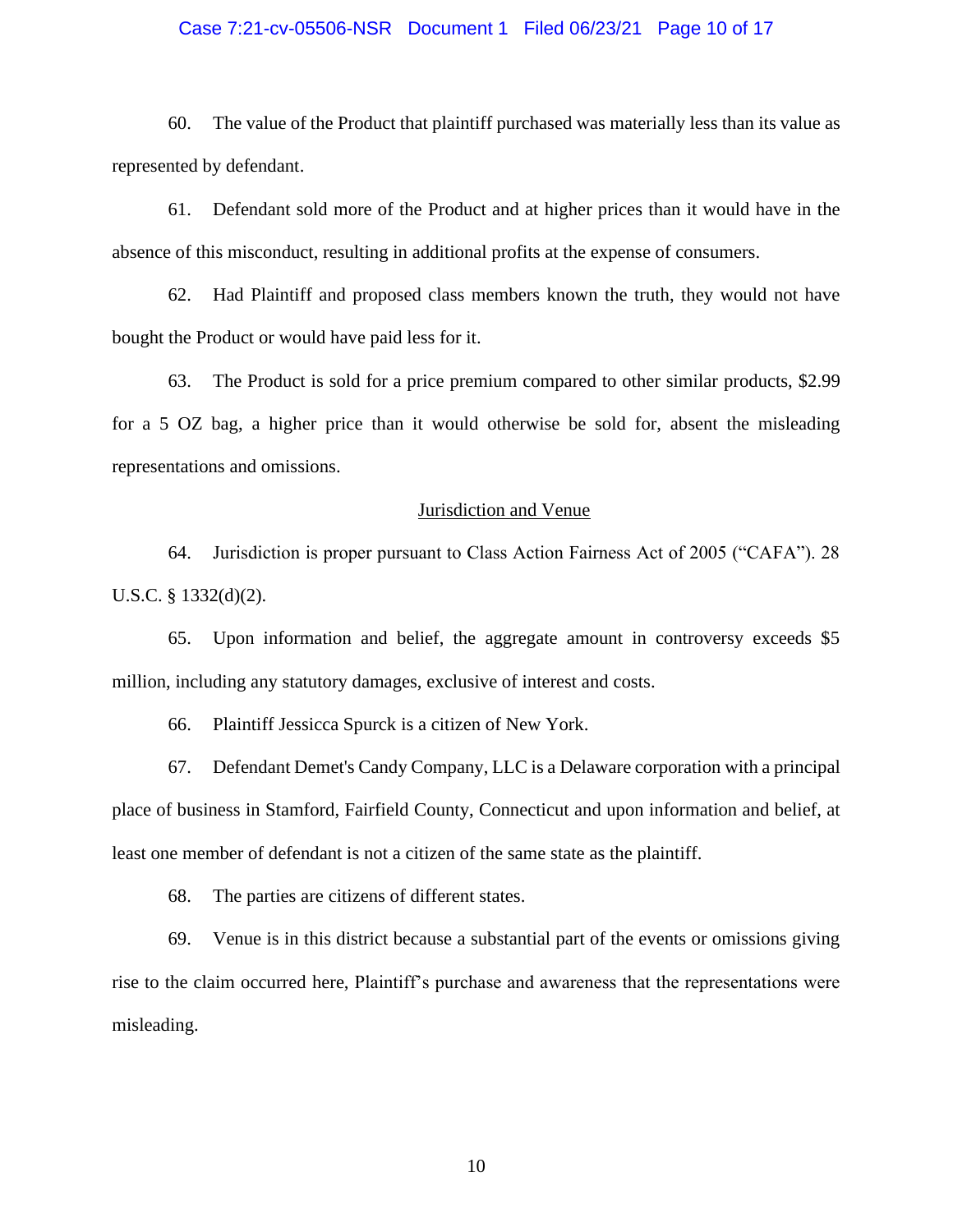#### **Parties**

70. Plaintiff Jessicca Spurck is a citizen of Poughkeepsie, Dutchess County, New York.

71. Defendant Demet's Candy Company, LLC, is a Delaware corporation with a principal place of business in Stamford, Connecticut, Fairfield County.

72. Defendant is the subsidiary of a Turkish confectionery conglomerate, which operates numerous United States brands.

73. The Flipz brand of covered pretzels are the market leader for this product.

74. The Product, and other varieties, are ubiquitous, sold throughout New York in grocery stores, convenience stores, big box stores, gas station stores, warehouse stores, and are available online.

75. Plaintiff bought the Product on one or more occasions within the statute of limitations for each cause of action alleged, from stores including at ShopRite, 1895 South Rd Suite 3B, Poughkeepsie, NY 12601, between November and December 2020.

76. Plaintiff bought the Product at or exceeding the above-referenced price.

77. Plaintiff relied on the representations identified here.

78. Plaintiff realizes snacks, like the Product, are an indulgence.

79. However, Plaintiff relied on the label which promised pretzels covered in fudge, instead of the generic term, "coating."

80. Plaintiff did not expect that a product labeled as fudge would replace the essential fudge ingredients with vegetable oils.

81. Plaintiff would not have purchased the Product if she knew the representations were false and misleading.

82. Plaintiff chose between Defendant's Product and other similar products which were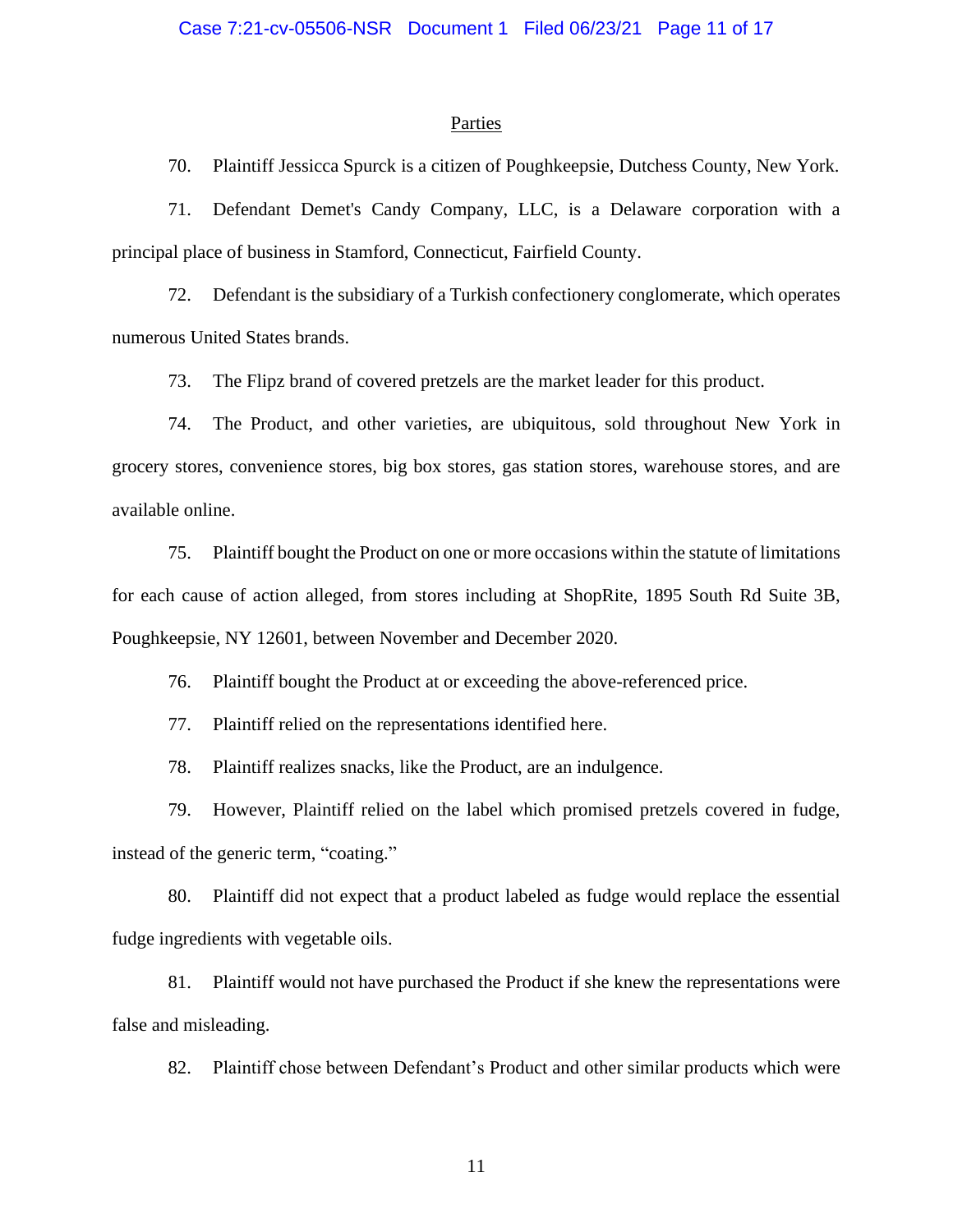# Case 7:21-cv-05506-NSR Document 1 Filed 06/23/21 Page 12 of 17

represented similarly, but which did not misrepresent their attributes and/or lower-priced products which did not make the claims made by Defendant.

83. The Product was worth less than what Plaintiff paid and she would not have paid as much absent Defendant's false and misleading statements and omissions.

84. Plaintiff intends to, seeks to, and will purchase the Product again when she can do so with the assurance that Product's representations are consistent with its composition.

#### Class Allegations

85. The class will consist of New York residents who purchased the Product during the statutes of limitations for each cause of action alleged.

86. Common questions of law or fact predominate and include whether defendant's representations were and are misleading and if plaintiff and class members are entitled to damages.

87. Plaintiff's claims and basis for relief are typical to other members because all were subjected to the same unfair and deceptive representations and actions.

88. Plaintiff is an adequate representative because her interests do not conflict with other members.

89. No individual inquiry is necessary since the focus is only on defendant's practices and the class is definable and ascertainable.

90. Individual actions would risk inconsistent results, be repetitive and are impractical to justify, as the claims are modest relative to the scope of the harm.

91. Plaintiff's counsel is competent and experienced in complex class action litigation and intends to protect class members' interests adequately and fairly.

92. Plaintiff seeks class-wide injunctive relief because the practices continue.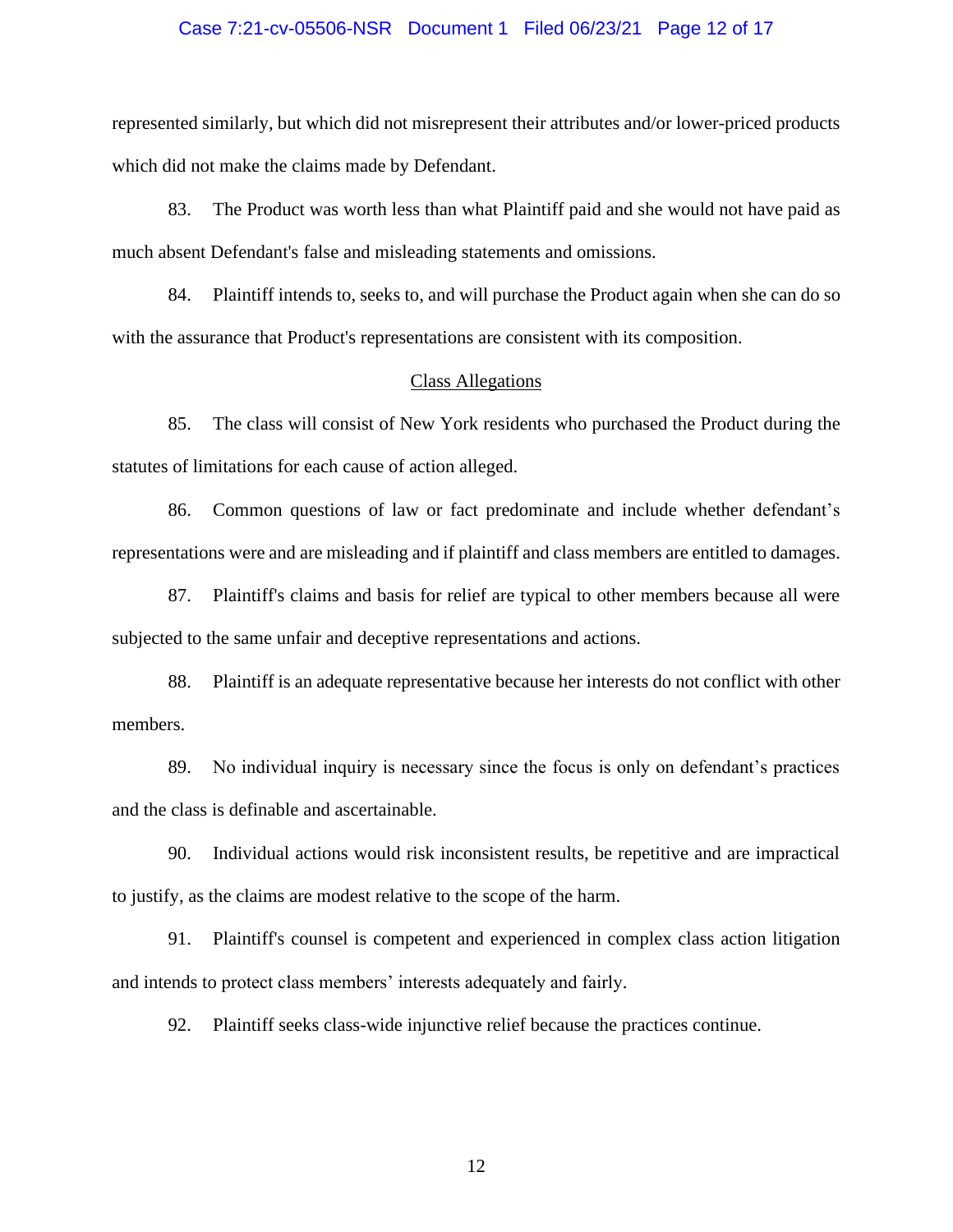#### New York General Business Law ("GBL") §§ 349 & 350

#### (Consumer Protection Statute)

93. Plaintiff incorporates by reference all preceding paragraphs.

94. Plaintiff and class members desired to purchase a product which contained fudge, understood as being comprised of a non-de minimis amount of milk fat ingredients, instead of mostly vegetable oils.

95. Defendant's false and deceptive representations and omissions are material in that they are likely to influence consumer purchasing decisions.

96. Defendant misrepresented the Product through statements, omissions, ambiguities, half-truths and/or actions.

97. Plaintiff relied on the representations.

98. Plaintiff and class members would not have purchased the Product or paid as much if the true facts had been known, suffering damages.

## Breaches of Express Warranty, Implied Warranty of Merchantability and Magnuson Moss Warranty Act, 15 U.S.C. §§ 2301, *et seq*.

99. The Product was manufactured, labeled and sold by defendant and expressly and impliedly warranted to plaintiff and class members that it contained fudge, understood as being comprised of a non-de minimis amount of milk fat ingredients, instead of mostly vegetable oils.

100. Defendant had a duty to disclose and/or provide non-deceptive descriptions and marketing of the Product.

101. This duty is based on Defendant's outsized role in the market for this type of Product – the leading seller of coated pretzels.

102. Plaintiff provided or will provide notice to defendant, its agents, representatives,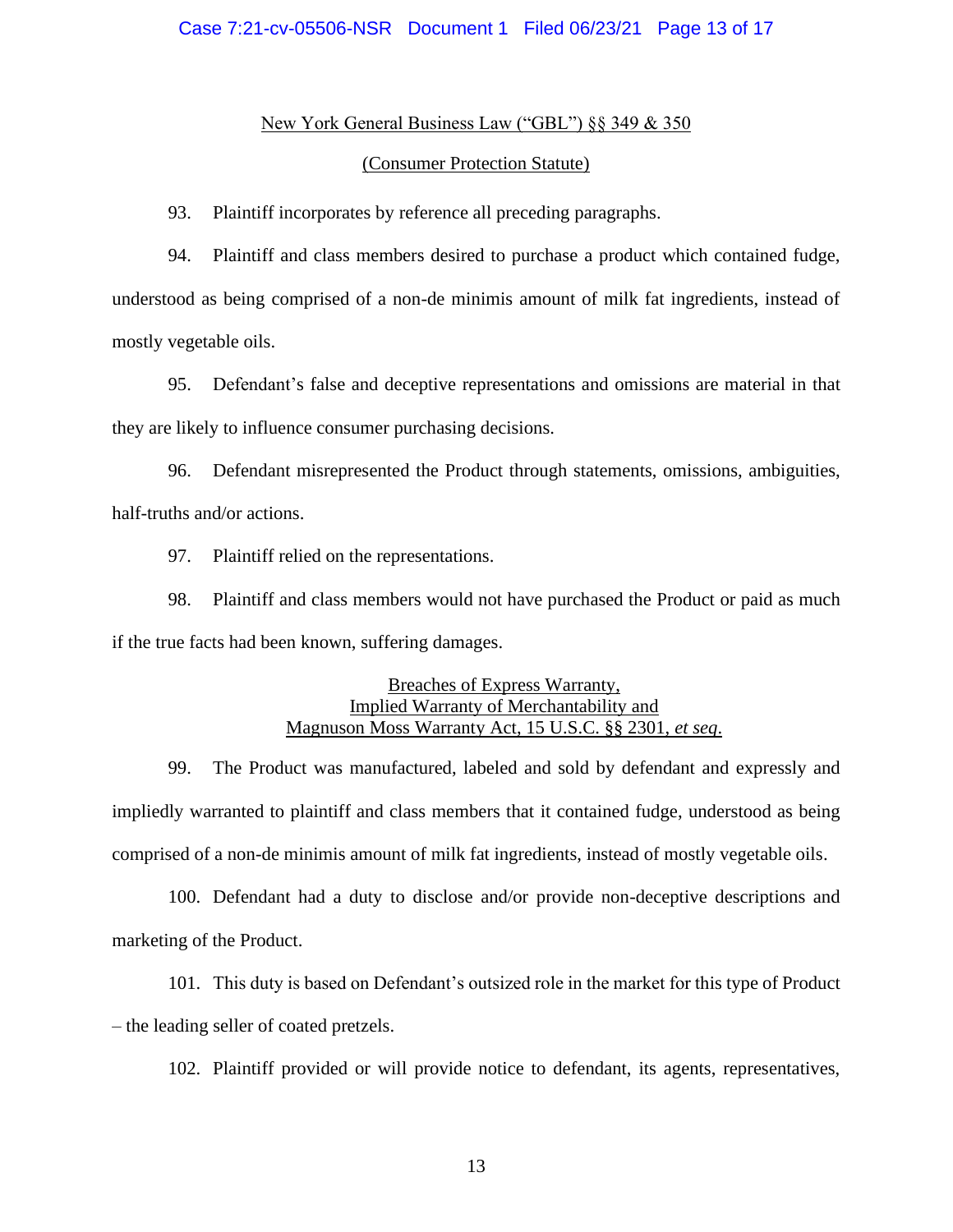#### Case 7:21-cv-05506-NSR Document 1 Filed 06/23/21 Page 14 of 17

retailers and their employees.

103. Defendant received notice and should have been aware of these issues due to complaints by regulators, competitors, and consumers, to its main offices.

104. The Product did not conform to its affirmations of fact and promises due to defendant's actions and were not merchantable because they were not fit to pass in the trade as advertised.

105. Plaintiff and class members would not have purchased the Product or paid as much if the true facts had been known, suffering damages.

#### Negligent Misrepresentation

106. Defendant had a duty to truthfully represent the Product, which it breached.

107. This duty is based on defendant's position, holding itself out as having special knowledge and experience this area, as custodians of the Flipz brand, and part of an international conglomerate.

108. The representations took advantage of consumers' cognitive shortcuts made at the point-of-sale and their trust in defendant, an iconic brand.

109. Plaintiff and class members reasonably and justifiably relied on these negligent misrepresentations and omissions, which served to induce and did induce, their purchase of the Product.

110. Plaintiff and class members would not have purchased the Product or paid as much if the true facts had been known, suffering damages.

#### Fraud

111. Defendant misrepresented and/or omitted the attributes and qualities of the Product, that they contained fudge, understood as being comprised of a non-de minimis amount of milk fat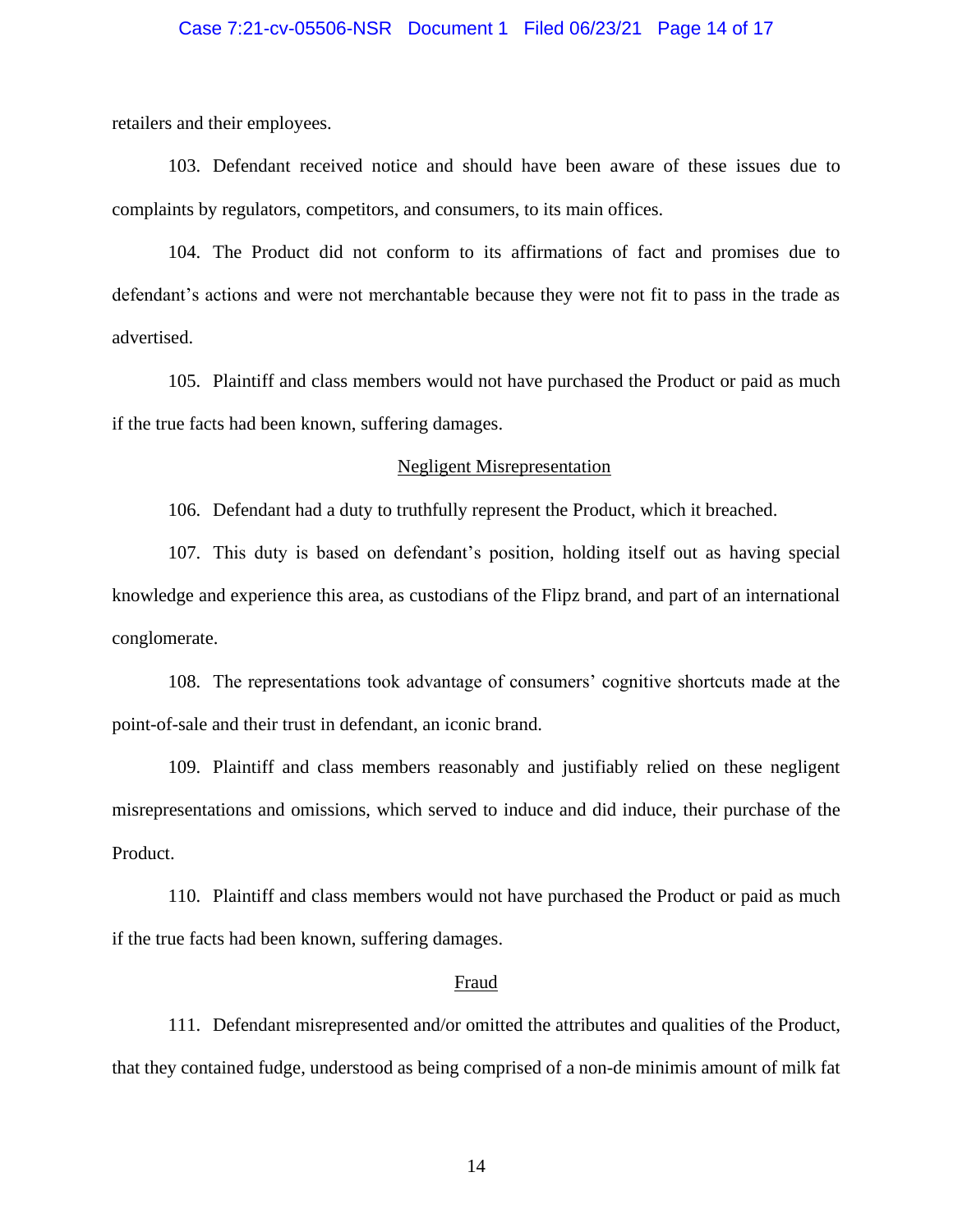### Case 7:21-cv-05506-NSR Document 1 Filed 06/23/21 Page 15 of 17

ingredients, instead of mostly vegetable oils

112. Defendant's fraudulent intent is evinced by its knowledge that the Product was not consistent with its representations.

### Unjust Enrichment

113. Defendant obtained benefits and monies because the Product was not as represented and expected, to the detriment and impoverishment of plaintiff and class members, who seek restitution and disgorgement of inequitably obtained profits.

### Jury Demand and Prayer for Relief

Plaintiff demands a jury trial on all issues.

**WHEREFORE**, Plaintiff prays for judgment:

- 1. Declaring this a proper class action, certifying plaintiff as representative and the undersigned as counsel for the class;
- 2. Entering preliminary and permanent injunctive relief by directing defendant to correct the challenged practices to comply with the law;
- 3. Injunctive relief to remove, correct and/or refrain from the challenged practices and representations, and restitution and disgorgement for members of the class pursuant to the applicable laws;
- 4. Awarding monetary damages, statutory damages pursuant to any statutory claims and interest pursuant to the common law and other statutory claims;
- 5. Awarding costs and expenses, including reasonable fees for plaintiff's attorneys and experts; and
- 6. Other and further relief as the Court deems just and proper.

Dated: June 23, 2021

Respectfully submitted,